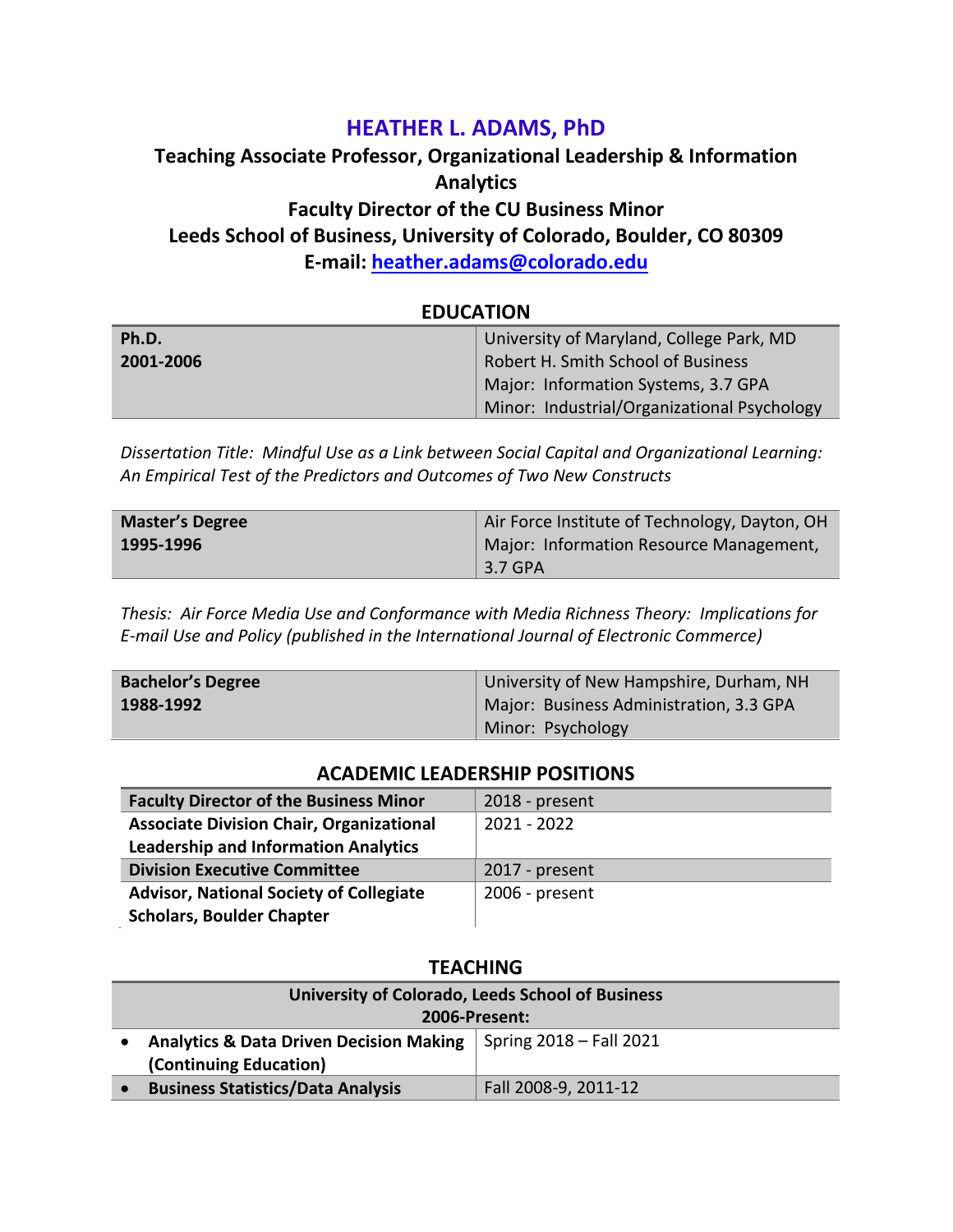|           |                                                  | Spring 2009-14, 2016-19                     |
|-----------|--------------------------------------------------|---------------------------------------------|
|           |                                                  | Summer 2009-12                              |
|           | <b>Critical Leadership Skills</b>                | Fall 2011-14                                |
|           |                                                  | Spring 2015                                 |
|           |                                                  | Summer 2014-17                              |
|           | <b>First Year Global Experience:</b>             | Spring 2014-16 (Germany)                    |
|           | 2 credit course which includes a week in a       | Spring 2014-15 (Spain)                      |
|           | foreign country                                  |                                             |
| $\bullet$ | <b>Global Issues in Leadership (President's</b>  | Spring 2013                                 |
|           | <b>Leadership Class)</b>                         |                                             |
| $\bullet$ | <b>International Business</b>                    | Summer 2014-18, Fall 2019-21, Spring 20-21  |
|           | <b>Introduction to Systems</b>                   | Fall 2006-7 (250-300 students each year)    |
|           |                                                  | Spring 2007-8 (550 students each year)      |
|           |                                                  | <b>Summer 2007-8</b>                        |
|           | Leadership in a Digital Age                      | Spring 2018, Summer 2019-20, Spring 20-21,  |
|           |                                                  | Fall 2020-2021                              |
|           | <b>Managing Innovations:</b>                     | Fall 2014-20                                |
|           | Taught the Management half of the                | <b>Spring 2015-20</b>                       |
|           | semester                                         |                                             |
|           | <b>Managing Business Processes</b>               | <b>Fall 2008</b>                            |
|           |                                                  | Spring 2009-10, 2012                        |
|           | <b>Principles in Marketing &amp; Management:</b> | Fall 2015-18 (300 students each year)       |
|           | Taught the Management half of the                |                                             |
|           | semester                                         |                                             |
|           | <b>Principles in Organizational Behavior</b>     | <b>Fall 2019</b>                            |
|           | <b>Systems Thinking</b>                          | Fall 2007-8, 2012-2016                      |
|           |                                                  | Spring 2009, 2011, 2013-15                  |
|           |                                                  | <b>University of Maryland, College Park</b> |
|           | 2001-2006 (PhD Program):                         |                                             |
|           | <b>Introduction to Business Computing</b>        | Spring 2005 (240 students)                  |

## **AWARDS & HONORS**

| Winner, Kolb Teaching Excellence Award<br>$\bullet$              | 2020        |
|------------------------------------------------------------------|-------------|
| Nominated for the Frascona Teaching Excellence Award             | 2012, 2013, |
|                                                                  | 2014, 2016, |
|                                                                  | 2017, 2018, |
|                                                                  | 2019, 2020  |
| Faculty of the Game: Recognized at a CU Basketball game          | 2015        |
| Academy of Management Organizational Communication &             | 2005        |
| Information Systems Doctoral Consortium                          |             |
| Armed Forces Communications and Electronics Association (AFCEA)  | 2000        |
| President's All-Star Award for outstanding contribution to AFCEA |             |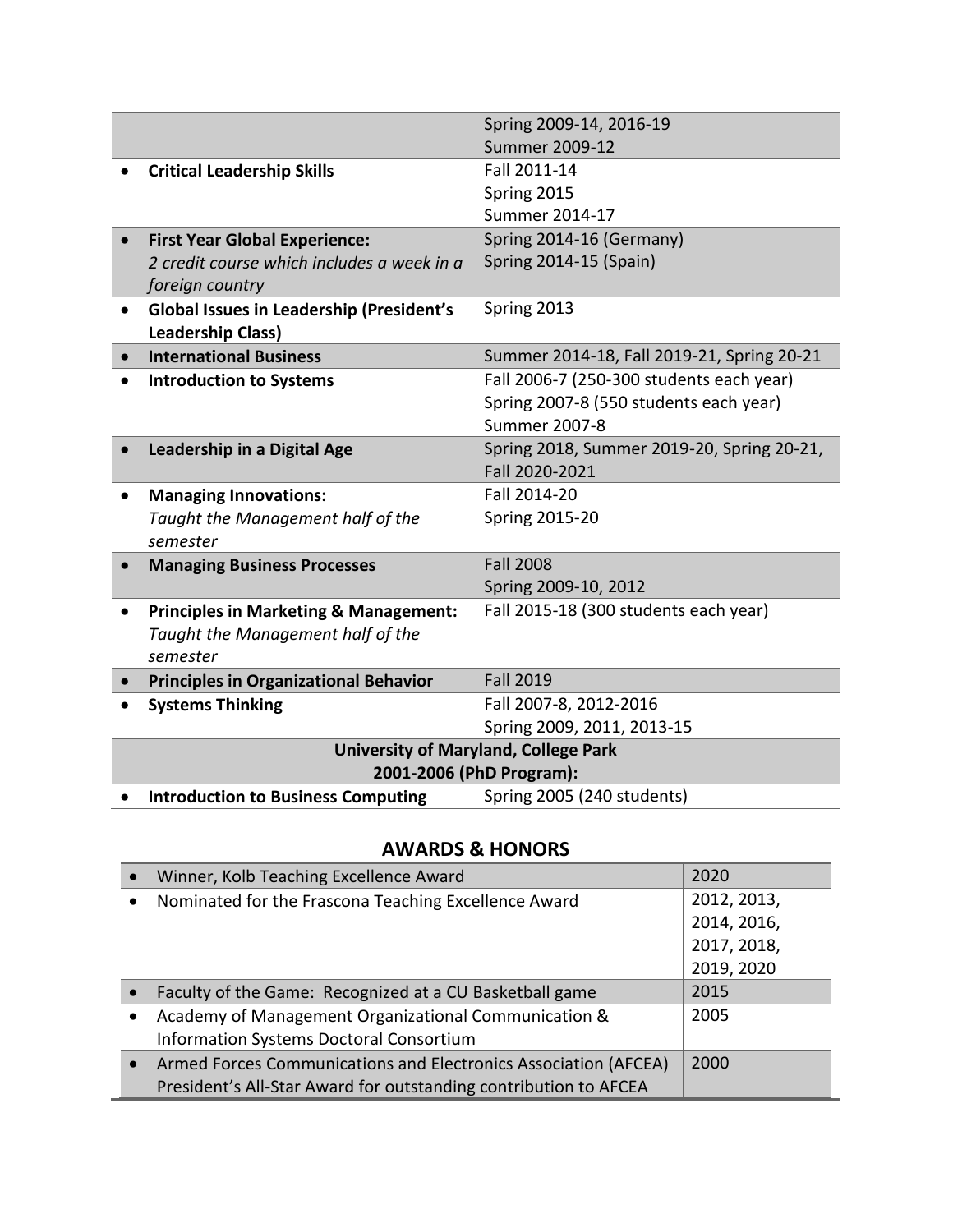| • 81 <sup>st</sup> Training Support Squadron Company Grade Officer of the<br>Quarter, 2 <sup>nd</sup> Quarter                                                                                                 | 2000 |
|---------------------------------------------------------------------------------------------------------------------------------------------------------------------------------------------------------------|------|
| Excellence in writing award during selective Air Force executive<br>leadership program                                                                                                                        | 1999 |
| Outstanding contributor award during Air Force executive<br>leadership program                                                                                                                                | 1999 |
| Awarded Achievement medal for developing and maintaining<br>classified communications status web site during air war over<br>Serbia-ensured top Air Force leaders were informed of capabilities<br>and status | 1999 |
| Best paper award for the Internet and Digital Economy track,<br>Hawaii International Conference of the System Sciences                                                                                        | 1998 |
|                                                                                                                                                                                                               |      |

• Other Air Force medals: Meritorious Service Medal, Commendation Medal, NATO Medal, Longevity Medal, Long Overseas Tour Medal, and National Defense Service Medal

### **RESEARCH**

### **Publications & Conferences:**

- *Adams, H. L., Morris, M. G., & Van Scotter, J. R. (Fall 1998). "Examining E-Mail Use in the Context of Virtual Organizations: Implications for Theory and Practice." International Journal of Electronic Commerce, 3(1), 8-26.*
- *Adams, H. L., & Morris, M. G. (1998). "Examining E-Mail Use in the Context of Virtual Organizations: Implications for Theory and Practice." Proceedings of the Hawaii International Conference on System Sciences. (BEST PAPER AWARD)*

#### **Research Interests:**

- Decision making using Analytics and Theory of Planned Behavior
- Mindful Use of Information Systems
- Statistics on Social Media Outcomes

### **OTHER WORK EXPERIENCE**

| $2000 -$ | U.S. Air Force Officer, Flight Commander, 81 <sup>st</sup> Training Technology Flight, Keesler |
|----------|------------------------------------------------------------------------------------------------|
| 2001     | Air Force Base, MS                                                                             |
| 1999-    | U.S. Air Force Officer, Branch Chief, Center for Communications Excellence,                    |
| 2000     | Ramstein Air Base, Germany                                                                     |
| 1998-    | U.S. Air Force Officer, Commander, Communications & Contracts Flight, Taszar,                  |
| 1999     | Hungary: 90-day deployment for Operation Joint Forge                                           |
| 1997-    | U.S. Air Force Action Officer, Strategic Plans, Ramstein Air Base, Germany                     |
| 1998     |                                                                                                |
| 1996-    | U.S. Air Force Action Officer, Theater Networks Branch, Ramstein Air Base,                     |
| 1997     | Germany                                                                                        |
| 1995-    | U.S. Air Force Officer, Graduate Student, Air Force Institute of Technology, Dayton,           |
| 1996     | <b>OH</b>                                                                                      |